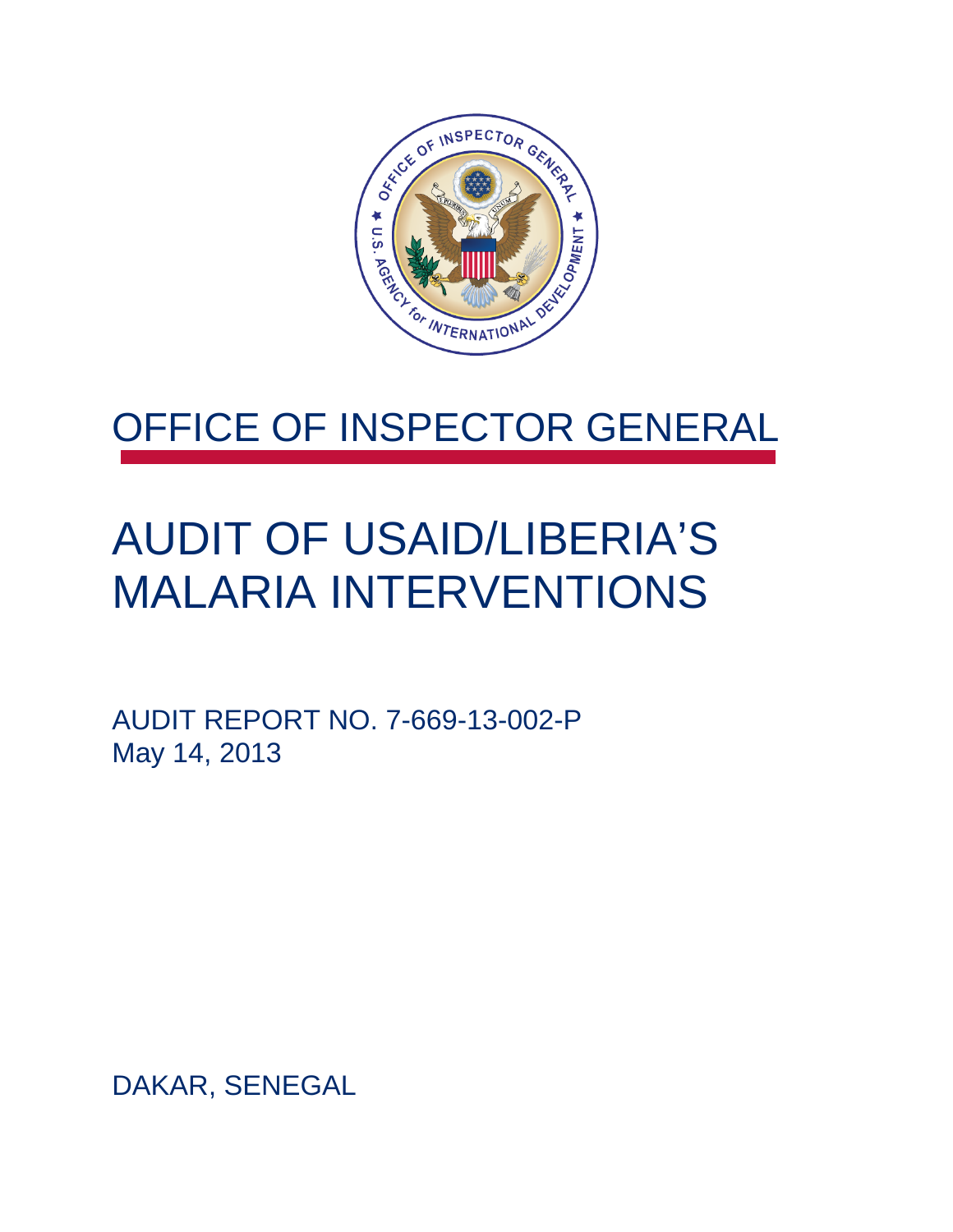

### *Office of Inspector General*

May 14, 2013

### **MEMORANDUM**

- **TO:** USAID/Liberia Mission Director, Patricia Rader
- **FROM:** Regional Inspector General/Dakar, Abdoulaye Gueye /S/

### **SUBJECT:** Audit of USAID/Liberia's Malaria Interventions (Report No. 7-669-13-002-P)

This memorandum transmits our final report on the subject audit. We have considered carefully your comments on the draft report and have included the formal comments in their entirety in Appendix II.

The report contains four recommendations to help USAID strengthen its malaria interventions in Liberia. We acknowledge management decisions on all recommendations. Our evaluation of management comments begins on page 8.

Please provide the Audit Performance and Compliance Division in the USAID Office of the Chief Financial Officer with the necessary documentation to achieve final action on all four recommendations.

I want to thank you and your staff for the cooperation and assistance extended to us during the audit.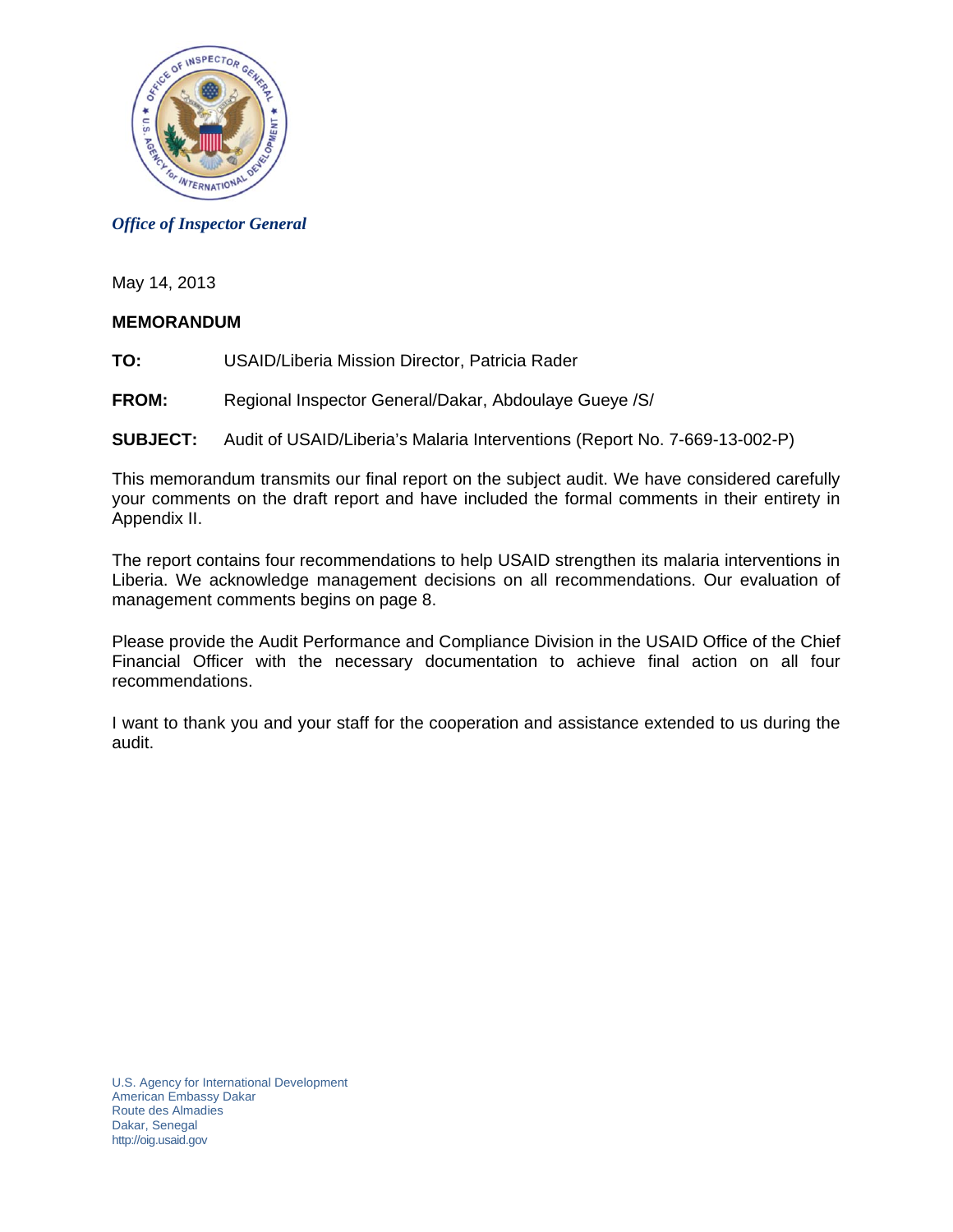# **CONTENTS**

### **Abbreviations**  The following abbreviations appear in this report: ACT artemisinin-based combination therapy (drug known as ACT)<br>ADS Automated Directives System Automated Directives System CDCS Country Development Cooperation Strategy<br>COR contracting officer's representative COR contracting officer's representative<br>FY fiscal year fiscal year MSH Management Sciences for Health Inc.<br>
NMCP National Malaria Control Program NMCP National Malaria Control Program<br>PMI President's Malaria Initiative President's Malaria Initiative RDT rapid diagnostic test<br>WHO World Health Organi: World Health Organization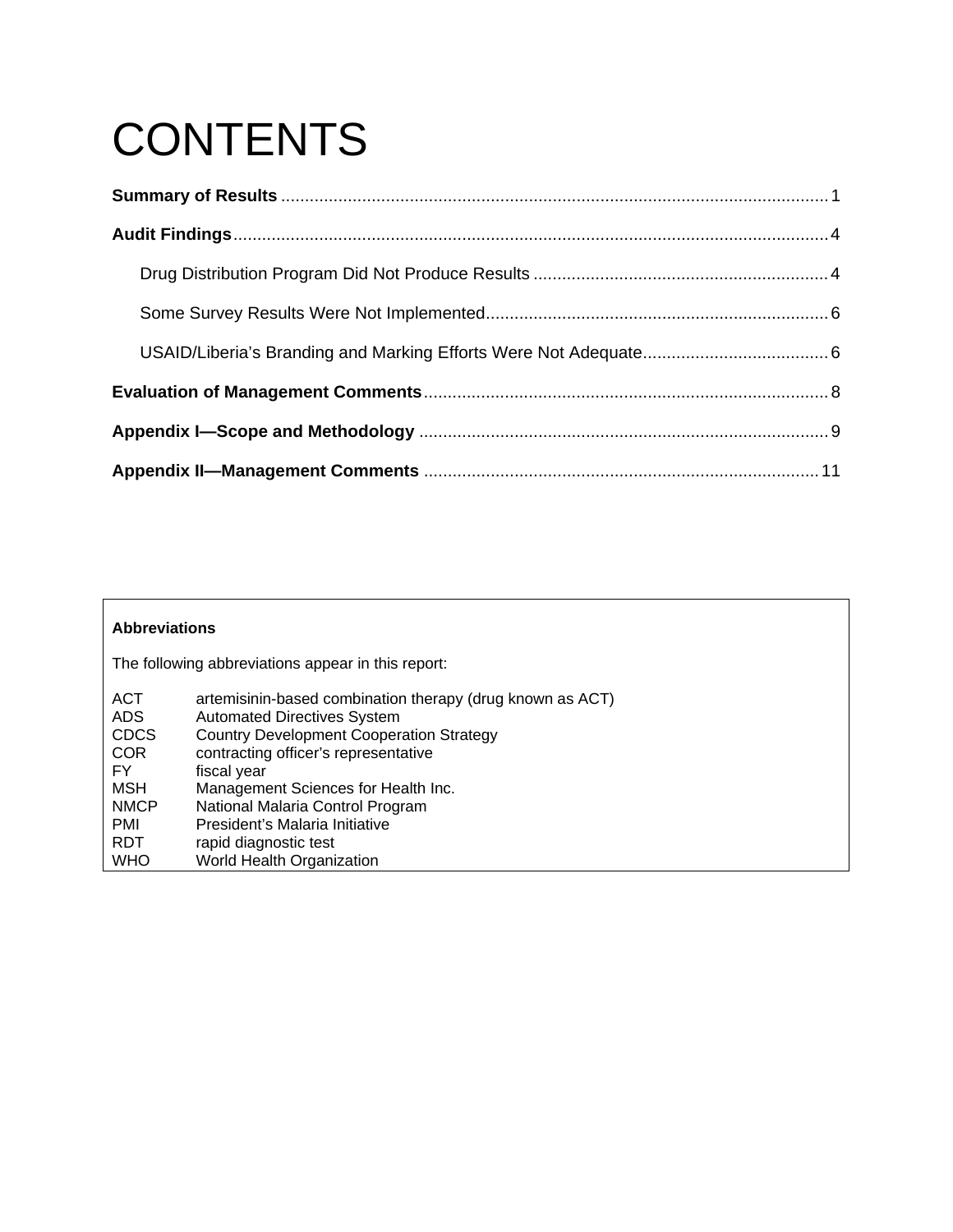# SUMMARY OF RESULTS

Malaria is the leading cause of hospital deaths and outpatient visits in Liberia; 33 percent of all inpatient deaths and 41 percent of those of children under five are attributable to the disease. This problem is exacerbated by the 15 years of civil conflict that displaced the population and damaged the nation's health systems.

Although curable and preventable, malaria remains a major public health concern in Liberia, according to the 2011 Malaria Indicator Survey, with children and pregnant women being the most vulnerable. To combat the disease, the U.S. President's Malaria Initiative (PMI) began giving funds to Liberia in 2008. Led by USAID missions and implemented with the Centers for Disease Control and Prevention, PMI aims to reduce the number of malaria-related deaths in 15 countries by 70 percent by the end of 2015. USAID/Liberia's goals are to reduce the malaria mortality rate and reach vulnerable groups with life-saving services, supplies, and medicines. To achieve them, the mission's malaria operational plan for 2012 established the following intermediate goals for the end of 2014:

- At least 90 percent of households with a pregnant woman and/or children under five will own at least one insecticide-treated net.
- At least 85 percent of children under five will have slept under a bed net the previous night.
- At least 85 percent of pregnant women will have slept under a bed net the previous night.
- At least 85 percent of homes in geographic areas targeted for indoor residual spraying will have been sprayed.
- At least 85 percent of pregnant women and children under five will have slept under a bed net the previous night or in a house that has been sprayed in the past 6 months.
- At least 85 percent of women who have completed a pregnancy in the past 2 years will have received at least two doses of antimalarial drugs while they were pregnant.
- At least 85 percent of government health facilities have artemisinin-based combination therapies (drugs called ACTs) available for treatment of uncomplicated malaria.
- At least 85 percent of children under five with suspected malaria will have received treatment with ACTs within 24 hours of the onset of their symptoms.

USAID/Liberia and other stakeholders like the Global Fund work with the Ministry of Health and Social Welfare's National Malaria Control Program (NMCP) to implement PMI-related activities in Liberia to achieve the goals listed above. Since 2005, they have reduced prevalence among children from 66 percent to 28 percent in 2011. The audit reviewed two awards listed in the table on the next page to assess the mission's efforts in preventing and treating this disease.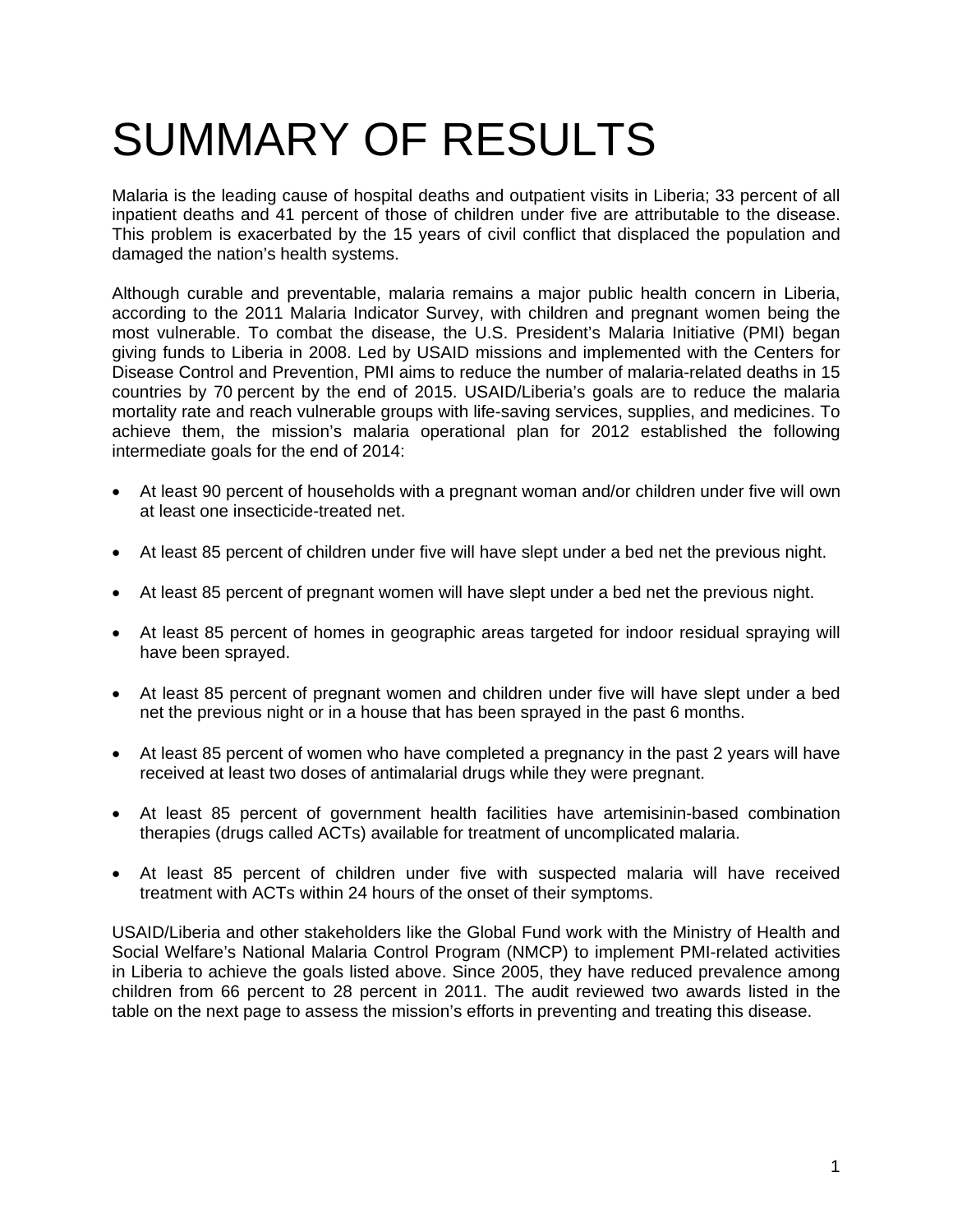### **PMI Awards in Liberia**

| Implementing<br><b>Partner</b>                     | <b>Dates</b>                           | Project/Program                                                                                                                                                                                                                                                                                                                                                                                                              | Amount<br>(Million \$) |
|----------------------------------------------------|----------------------------------------|------------------------------------------------------------------------------------------------------------------------------------------------------------------------------------------------------------------------------------------------------------------------------------------------------------------------------------------------------------------------------------------------------------------------------|------------------------|
| Abt Associates<br>Inc.                             | August 2011<br>to<br>August 2014       | The key objectives of the spraying project in<br>Liberia are to reduce malaria-associated<br>morbidity and mortality in 14 districts located in<br>and<br>5.<br>counties<br>build<br>previous<br>upon<br>achievements.                                                                                                                                                                                                       | 7.47                   |
| Management<br>Sciences for<br>Health Inc.<br>(MSH) | September 2011<br>to<br>September 2016 | The objectives of the Systems for Improved<br>Access to Pharmaceuticals and Services<br>program are to improve governance, build<br>capacity for pharmaceutical management and<br>services, address information needed<br>for<br>decision-making in the pharmaceutical sector,<br>strengthen<br>financing<br>strategies<br>and<br>mechanisms to improve access to medicine,<br>and increase quality pharmaceutical services. | 1.03                   |

groups with life-saving services, supplies, and medicines. The objective of the audit was to determine whether USAID/Liberia's malaria interventions had achieved the mission's goals of reducing the malaria mortality rate and reaching vulnerable

The audit determined that the spraying program was on track to meet its goals and had sprayed more than 96,000 structures. MSH's program was not on track to meet its goals because its drug distribution program had been delayed, and recommendations from its surveys of Liberia's health systems had not been fully implemented. Particularly, the audit found that:

- MSH spent \$70,000 training pharmacy technicians several times to diagnose and treat malaria (page 4). Yet the drugs and tests they were trained to use never arrived at the pharmacies.
- Liberia's malaria control program did not implement recommendations from MSH surveys of Liberia's health systems due to lack of resources (page 6).
- The mission's branding and marking efforts were not adequate (page 6). Some items that USAID paid for did not bear its logo, and several beneficiaries interviewed said they did not know that the American people funded the program.

Results from Liberia's 2011 Malaria Indicator Survey confirmed that malaria continues to be a major health problem in the country. For example, while half of all households own at least one insecticide-treated bed net, only 17.7 percent reportedly had at least one net for every two people who stayed in the household the night before. Only 8.6 percent of households were sprayed in the past 12 months. Moreover, only 50.3 percent of pregnant women aged 15 to 49 received two or more doses of antimalarial drugs during their pregnancy. Only 24.5 percent of children under five took ACTs within 24 hours of the onset of a fever. The results of the Liberia Malaria Indicator Survey are relevant because USAID/Liberia is a major donor to Liberia's antimalarial activities and mission officials contributed to the survey.

To address the weaknesses noted, the report recommends that USAID/Liberia: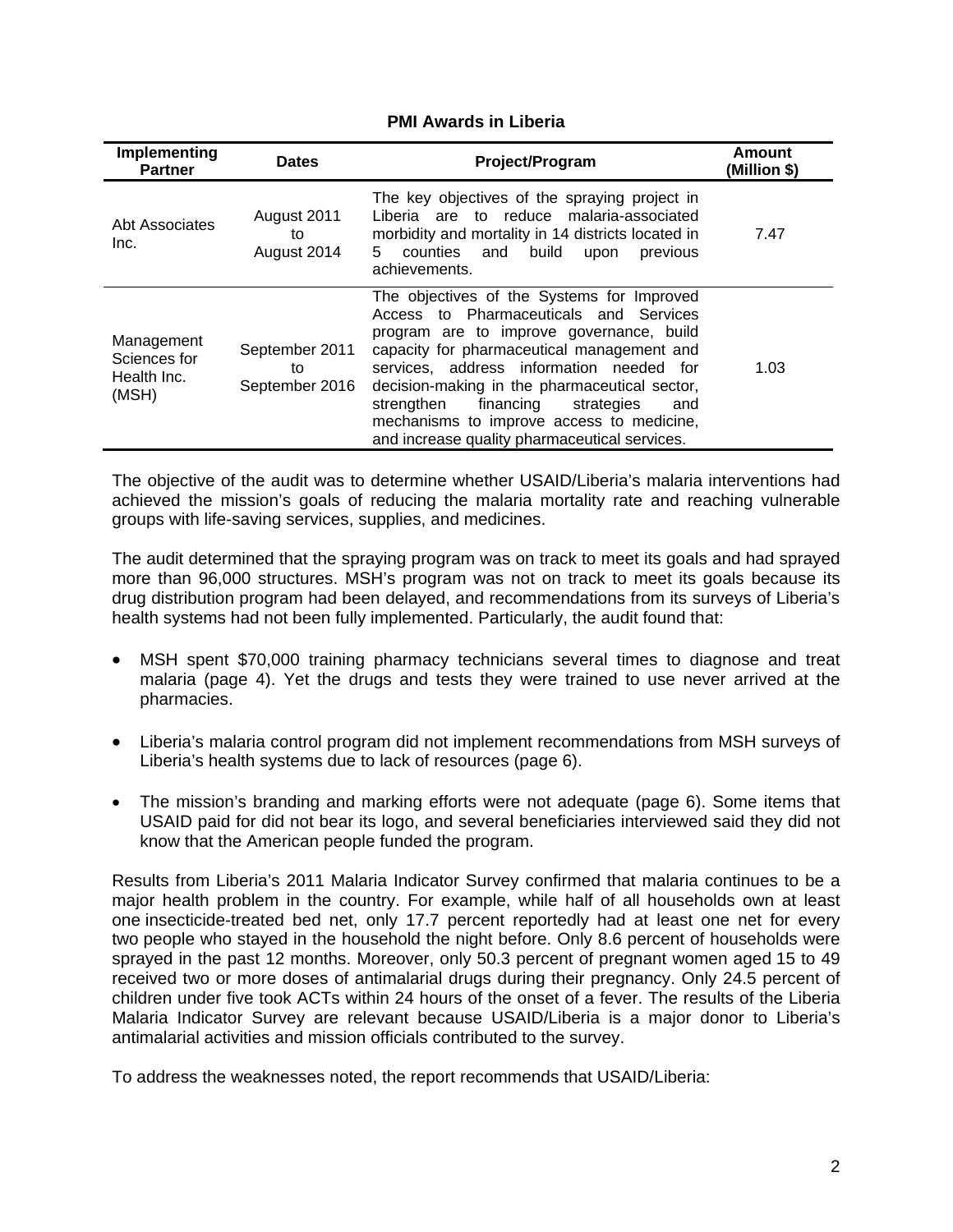- 1. Work with the National Malaria Control Program and Management Sciences for Health Inc. to address all outstanding issues related to the private pharmacy program, document the resolution, and implement a plan for pharmacies to be provided with sufficient amounts of rapid diagnostic tests and artemisinin-based combination therapies to meet their needs in diagnosing and treating malaria patients (page 5).
- 2. Work with Management Sciences for Health Inc. to implement a plan to update private pharmacies periodically on progress that the organization has made to provide them with rapid diagnostic tests and artemisinin-based combination therapies (page 5).
- 3. Work with the National Malaria Control Program to follow up and address the remaining findings in writing from the Management for Science Health Inc.'s quarterly surveys (page 6).
- 4. Require partners to take the necessary steps to confirm adherence to branding and marking guidelines, and document the results (page 7).

Detailed results appear in the following section, and the scope and methodology appear in Appendix I. Management comments appear in their entirety in Appendix II, and our evaluation of management comments is included on page 8 of the report.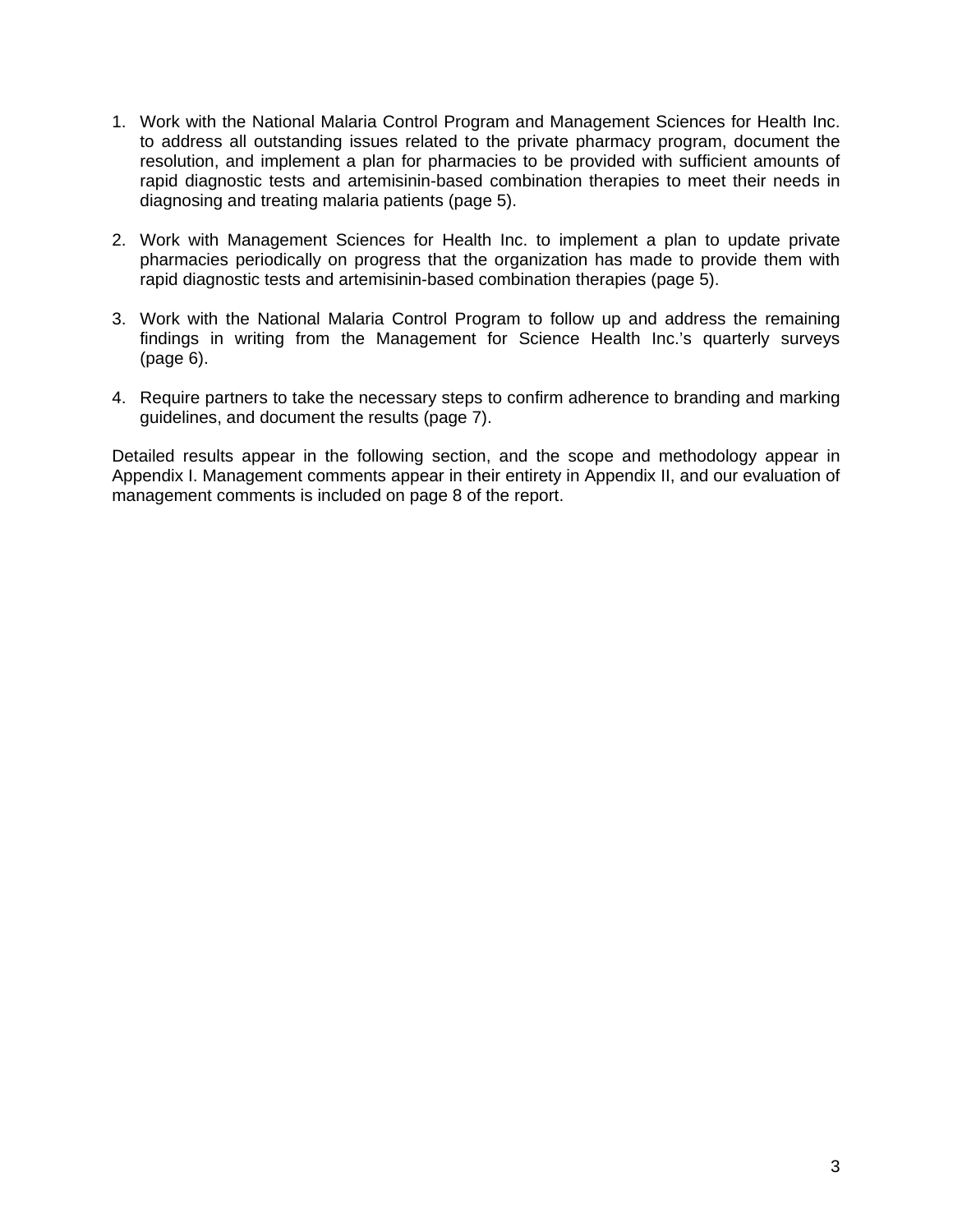# AUDIT FINDINGS

## **Drug Distribution Program Did Not Produce Results**

Per Automated Directives System (ADS) 203.3.2, performance monitoring is the ongoing, routine collection of performance indicator data to determine whether expected results are being achieved and whether the program will achieve its objectives. Missions should use this analysis and knowledge to approve or contest assumptions and hypotheses, and to adapt projects and objectives as necessary. ADS further states:

Performance monitoring bridges and informs all aspects of the Program Cycle, from the [Country Development Cooperation Strategy] to Project Design and implementation and evaluation. Project managers and Development Objective (DO) teams analyze performance by comparing actual results achieved against the targets initially set at the beginning of a project, activity, DO, etc. This analysis is critical in determining the progress made in achieving the impacts and outcomes identified in the CDCS results framework.

However, we noted that lack of adequate oversight caused the following problems.

**Project Encountered Delays.** According to a 2011 data quality assessment performed for the MSH program, 46 percent of Liberians have access to antimalarial drugs through the private sector. To increase access to ACTs, MSH was asked to implement a pilot project that would train pharmacy technicians at private pharmacies to treat malaria with ACTs. The pharmacies would then be stocked with ACTs below cost that they could then sell at a profit to the public. If the pilot succeeded, NMCP would then roll it out nationally.

MSH trained 176 pharmacy technicians to use ACTs in July 2010. However, it could not stock the pharmacies with the drugs then because they were late. When the ACTs did arrive, they were packaged just like those that were distributed to public health facilities to be given to beneficiaries for free (also with assistance from PMI). MSH officials said the labeling was a problem because the drugs would be considered stolen commodities from public health facilities since they were packaged identically; so stickers were placed on the packages to differentiate them from those distributed at public health facilities.

Once the ACT packages were relabeled, MSH decided to retrain all the pharmacy technicians because almost 2 years had elapsed since the first training. The retraining was done in March 2012. But NMCP officials abruptly halted the program, citing lack of compliance with Liberia's new policy on treating malaria. According to that policy, ACTs can be given only to people who have tested positive for malaria, and MSH's training did not cover testing methods.

Six months later MSH conducted a third training for pharmacy technicians and also taught them how to use rapid diagnostic tests (RDTs) for diagnosing malaria. However, at the time of this audit, the ACTs still had not been distributed to the pharmacies, and about \$70,000 has been spent on the three trainings.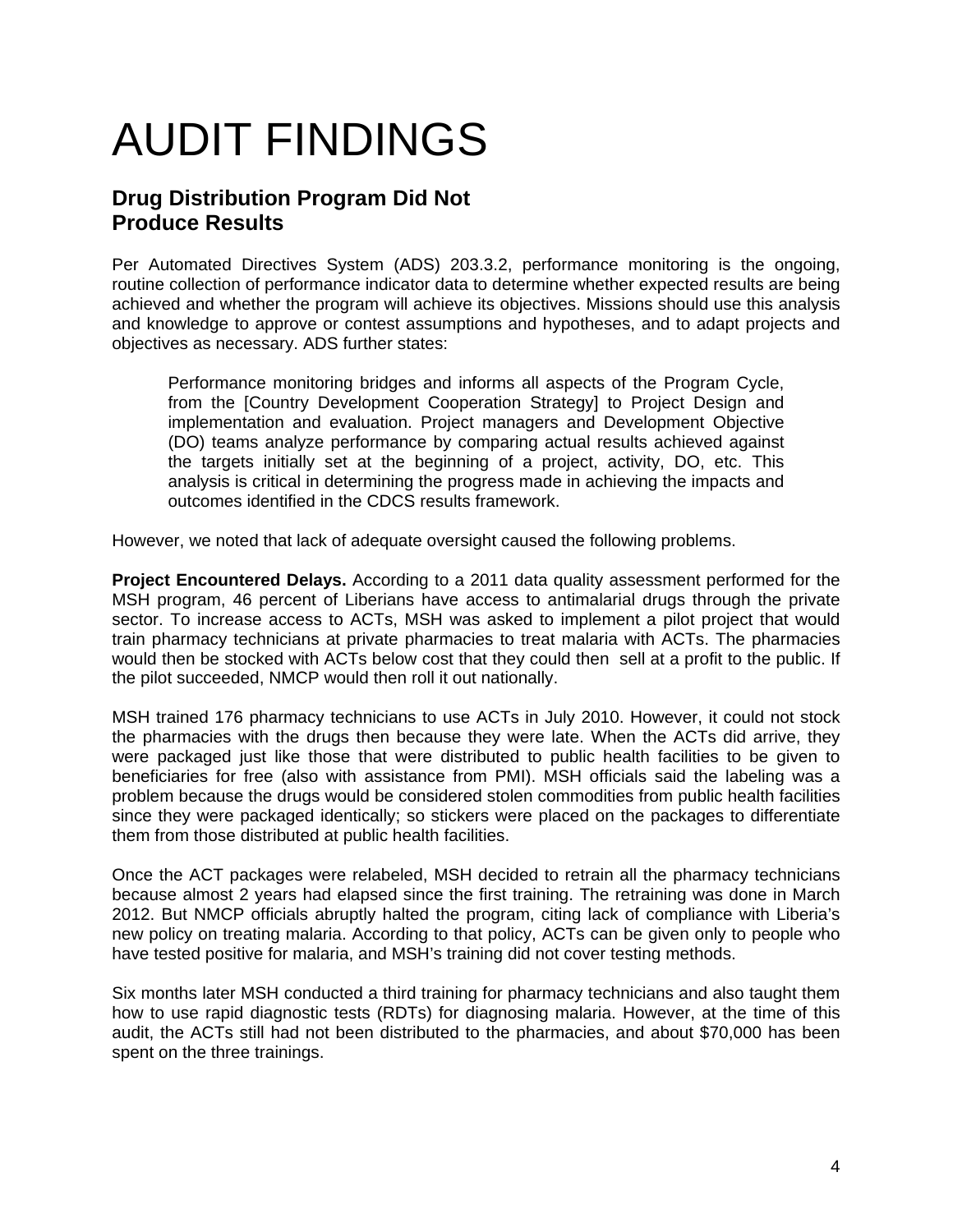Mission officials attributed some of these problems to delays MSH had in getting the necessary approvals from the Liberian Government.

**Private Pharmacies Were Not Kept Informed.** Some of the training participants said MSH employees told them that RDTs and ACTs would be made available to their pharmacies shortly after the third training session in September 2012. At the time of this audit, however, that had not yet happened. Although mission officials said MSH had been communicating with pharmacy officials via telephone regarding the status of the tests and drugs, we could not confirm this through MSH's quarterly reports.

This has hurt the competitiveness and profitability of some pharmacies associated with the program. Since the pharmacies had not heard from MSH, they did not know how to proceed with treating malaria patients. Some discarded their stocks of chloroquine<sup>1</sup> in anticipation of receiving ACTs from MSH, and they now have to turn patients away because they do not have anything for them.

This problem happened because MSH's leadership in Liberia did not implement and monitor the program well. The chief of party for the program was placed on a performance improvement plan due to unsatisfactory performance, and he resigned in August 2012. The position has not been filled; at the time of the audit, the program's staff consisted of two associates and a financial officer. Although the auditors were informed that MSH officials based in the United States provided technical support to the team in Liberia and occasionally visited, these activities were not adequate enough to make sure the program succeeded.

Additionally, the lack of communication between MSH and the pharmacies, and the fact that USAID/Liberia did not monitor the program carefully contributed to the problems. Although mission officials said they met with MSH and NMCP to discuss the problems several times, the meetings were not documented.

As a result, about \$70,000 in program resources has been wasted on training pharmacy technicians several times. This money could have been used for other aspects of Liberia's PMI program. Moreover, the people of Liberia have been deprived of the opportunity to benefit from MSH's implementation of activities. Mission officials have said they do not intend to continue funding this activity beyond FY 2013 due to MSH's nonperformance. Since this program only has 10 more months to go, it might be best to end it immediately.

Therefore, we make the following recommendations.

*Recommendation 1. We recommend that USAID/Liberia work with the National Malaria Control Program and Management Sciences for Health Inc. to address all outstanding issues related to the private pharmacy program, document the resolution, and implement a plan for pharmacies to be provided with sufficient amounts of rapid diagnostic tests and artemisinin-based combination therapies to meet their needs in diagnosing and treating malaria patients.* 

*Recommendation 2. We recommend that USAID/Liberia work with Management Sciences for Health Inc. to implement a plan to update private pharmacies periodically on progress that the organization has made to provide them with rapid diagnostic tests and artemisinin-based combination therapies.* 

 $1$  This was the drug most Liberians used to treat malaria before ACTs.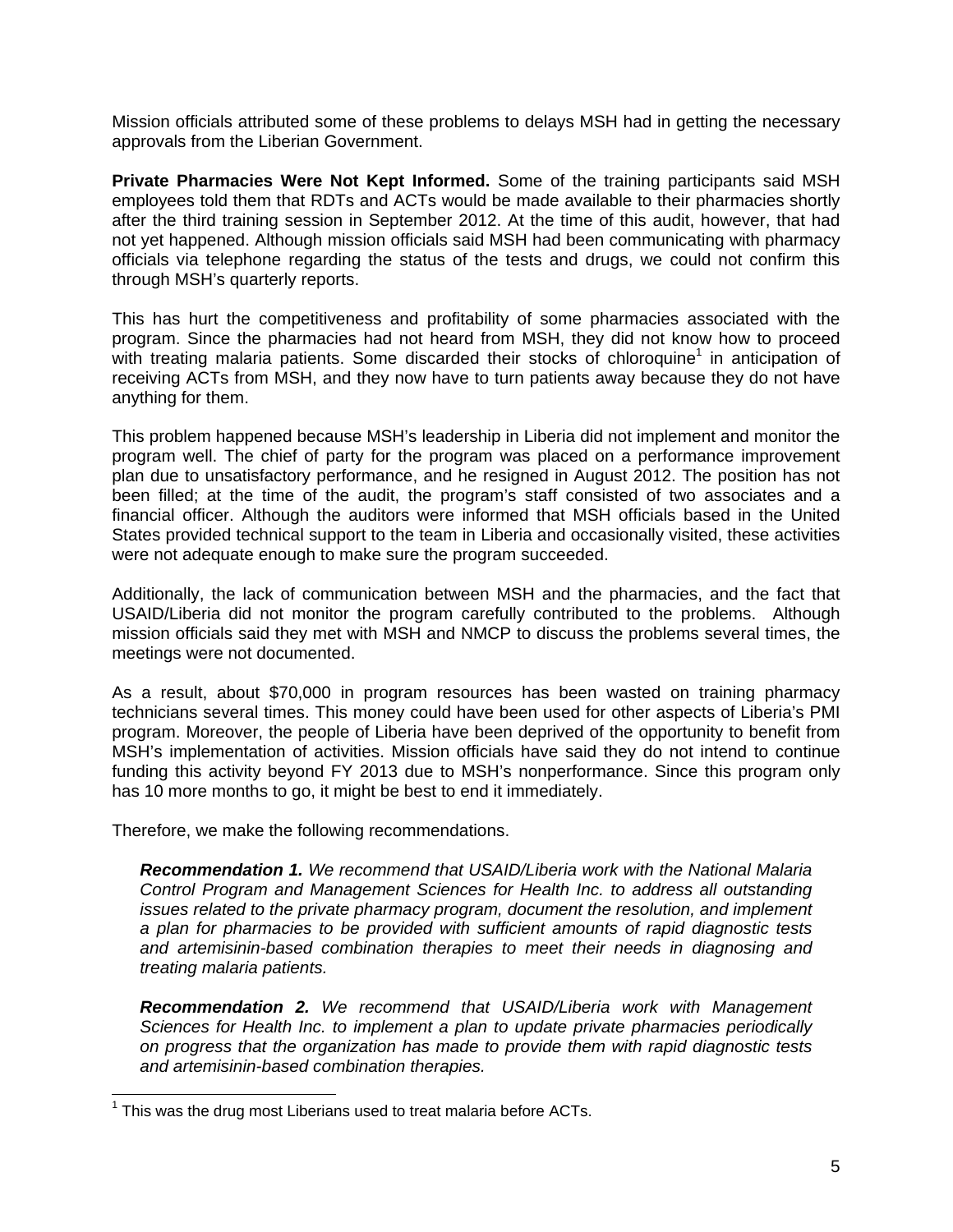## **Some Survey Results Were Not Implemented**

According to USAID's Policy Framework 2011-2015, the Agency must "invest resources in countries, sub-national regions, or sectors where they are likely to have the greatest impact on a particular development objective at the country and/or global level." According to ADS 201, missions should apply aid effectiveness principles by linking country development cooperation strategy goals and development objectives/intermediate results to a host country's priorities.

MSH conducts quarterly surveys of Liberia's health systems to assess the availability of ACTs and other PMI commodities that health facilities need to treat patients. The surveys also include assessing the availability of malaria medicines and commodities in Liberia (per NMCPs guidelines) and providing baseline pharmaceutical management data for the program. Once the surveys are completed, MSH gives the results and observations to NMCP so any weaknesses and challenges can be addressed, thereby improving patient access to health care. At the time of this audit, nearly \$80,000 had been spent on these surveys so far.

Of the five quarterly surveys that MSH has performed since the program started, the mission addressed 50 percent of the recommendations; mission officials said implementation of the rest of the recommendations is the responsibility of the Liberian Government. However, Ministry of Health officials said they do not have the resources to address weaknesses and challenges identified through the surveys. In their view, the resources dedicated to the surveys could have been better used elsewhere in the fight against malaria in Liberia.

While mission officials said the NMCP was fully involved in designing and approving the malaria operational plan project work plans, they acknowledged that the follow-up from the survey could have been better. NMCP officials said they were never consulted during the design phase on how best to use resources. To address this situation, we make the following recommendation.

*Recommendation 3. We recommend that USAID/Liberia work with the National Malaria Control Program to follow up and address the remaining findings in writing from the Management for Science Health Inc.'s quarterly surveys.* 

### **USAID/Liberia's Branding and Marking Efforts Were Not Adequate**

Section 641 of the Foreign Assistance Act of 1961 as amended<sup>2</sup> states that all programs under the act should be identified appropriately overseas as American aid. Per ADS 320, programs, projects, activities, public communications, or commodities implemented or delivered under contracts and subcontracts exclusively funded by the Agency should be marked exclusively with its logo, and that activities financed by USAID contracts must prominently display the logo as well.

USAID and its PMI partners in Liberia have not complied with those requirements. For example, none of the furniture or computers in MSH's Monrovia office bore the appropriate USAID logo.

-

 $2$  Foreign Assistance Act of 1961, as amended. 22 U.S.C. 2401.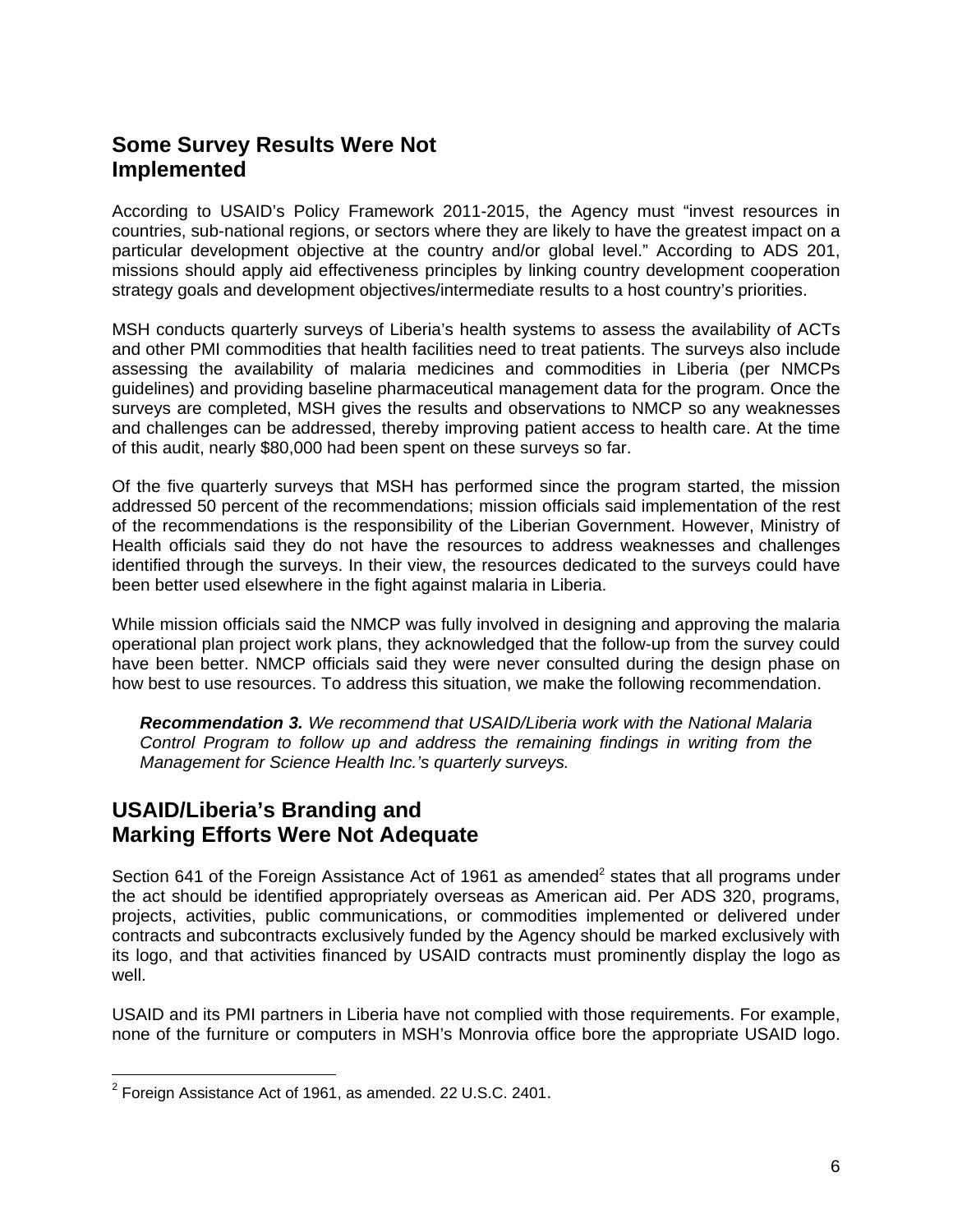An MSH official there said he was not sure what the branding policy was for the program and had always wondered whether they were doing the right thing by marking property supplied by USAID with MSH logos.

Only one of the eight pharmacy technicians interviewed who took part in the training knew that the American people sponsored the program. Only 1 of the 14 households interviewed about the spraying program knew that it was sponsored by the American people. Abt officials said they would improve their promoting of the Agency's efforts in Liberia.

NMCP uses Global Fund systems to distribute PMI-funded commodities to various warehouses in the country. According to mission officials, these vehicles are branded with Global Fund logos, not USAID's. Therefore, USAID may not receive full credit because many people assume the delivered commodities are from the Global Fund.

Based on interviews conducted with beneficiaries and selected pharmacy technicians of the programs audited, these branding and marking issues can be attributed to the lack of awareness of USAID's branding and marking policies and the mission's failure to address it. The risk exists that the American people might not receive credit for providing this needed assistance to Liberia. To improve that awareness, we make the following recommendation.

*Recommendation 4. We recommend that USAID/Liberia require partners to take the necessary steps to confirm adherence to branding and marking guidelines, and document the results.*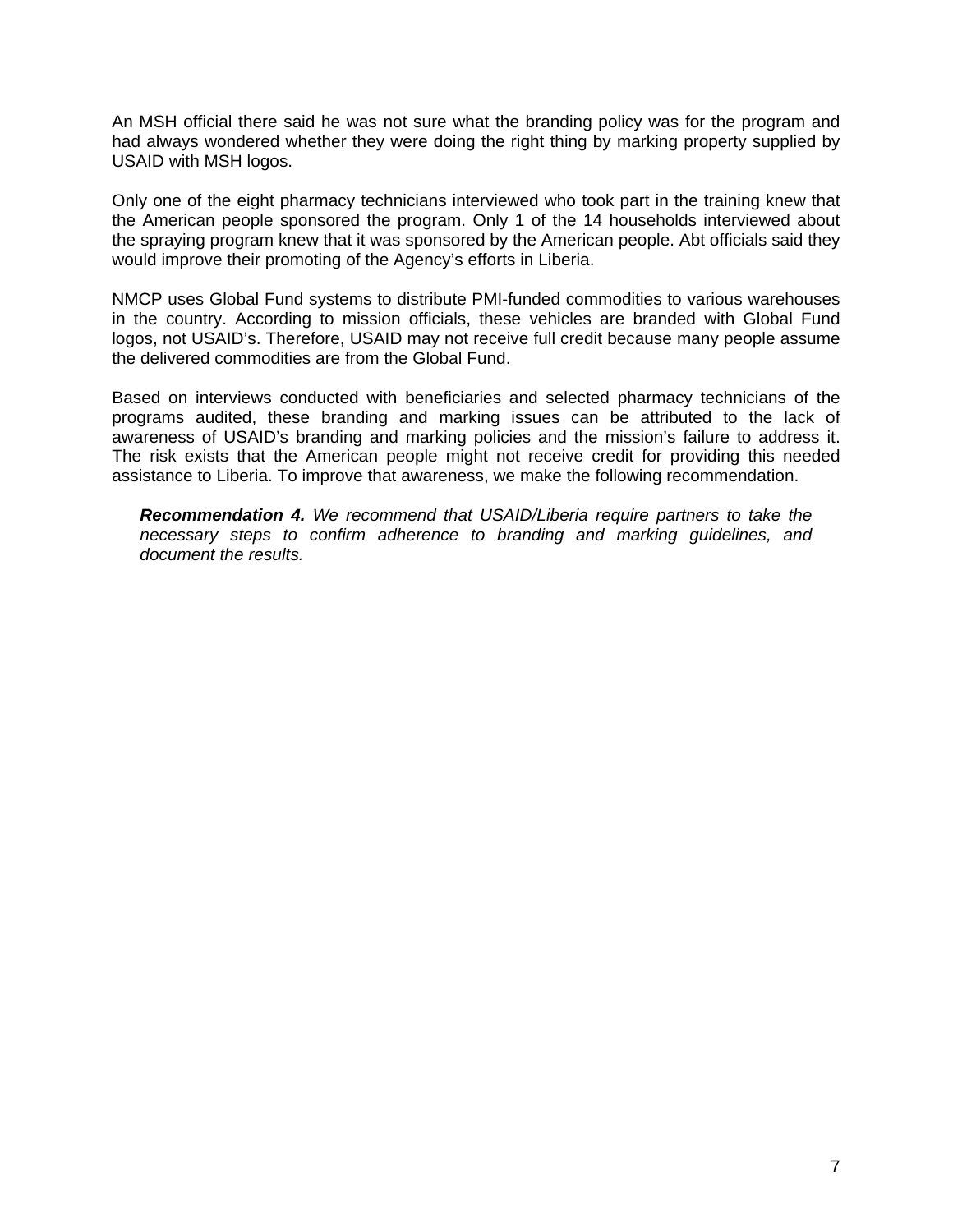## EVALUATION OF MANAGEMENT **COMMENTS**

In its comments on the draft report, USAID/Liberia agreed with the audit findings, and management decisions have been reached on all recommendations. Our detailed evaluation of management comments follows.

**Recommendation 1.** USAID/Liberia agreed to engage with NMCP, the Global Fund, and the National Private Sector Working Group to attempt to address all outstanding issues related to the private pharmacy program, which would be based on global best practices, within the next 60 days. Therefore, we acknowledge that a management decision has been reached on Recommendation 1.

**Recommendation 2.** USAID/Liberia agreed to ask MSH to issue letters within the next 30 days to private pharmacies to reinforce transmission of the information. We acknowledge that a management decision has been reached on Recommendation 2.

**Recommendation 3.** USAID/Liberia agreed to work with NMCP to address findings in writing from previous surveys within the next 90 days. We acknowledge that a management decision has been reached on Recommendation 3.

**Recommendation 4.** USAID/Liberia agreed to review its adherence to USAID's branding and marking guidelines, and follow up with implementing partners within the next 3 to 6 months, depending on when a development outreach communication officer is hired. We acknowledge that a management decision has been reached on Recommendation 4.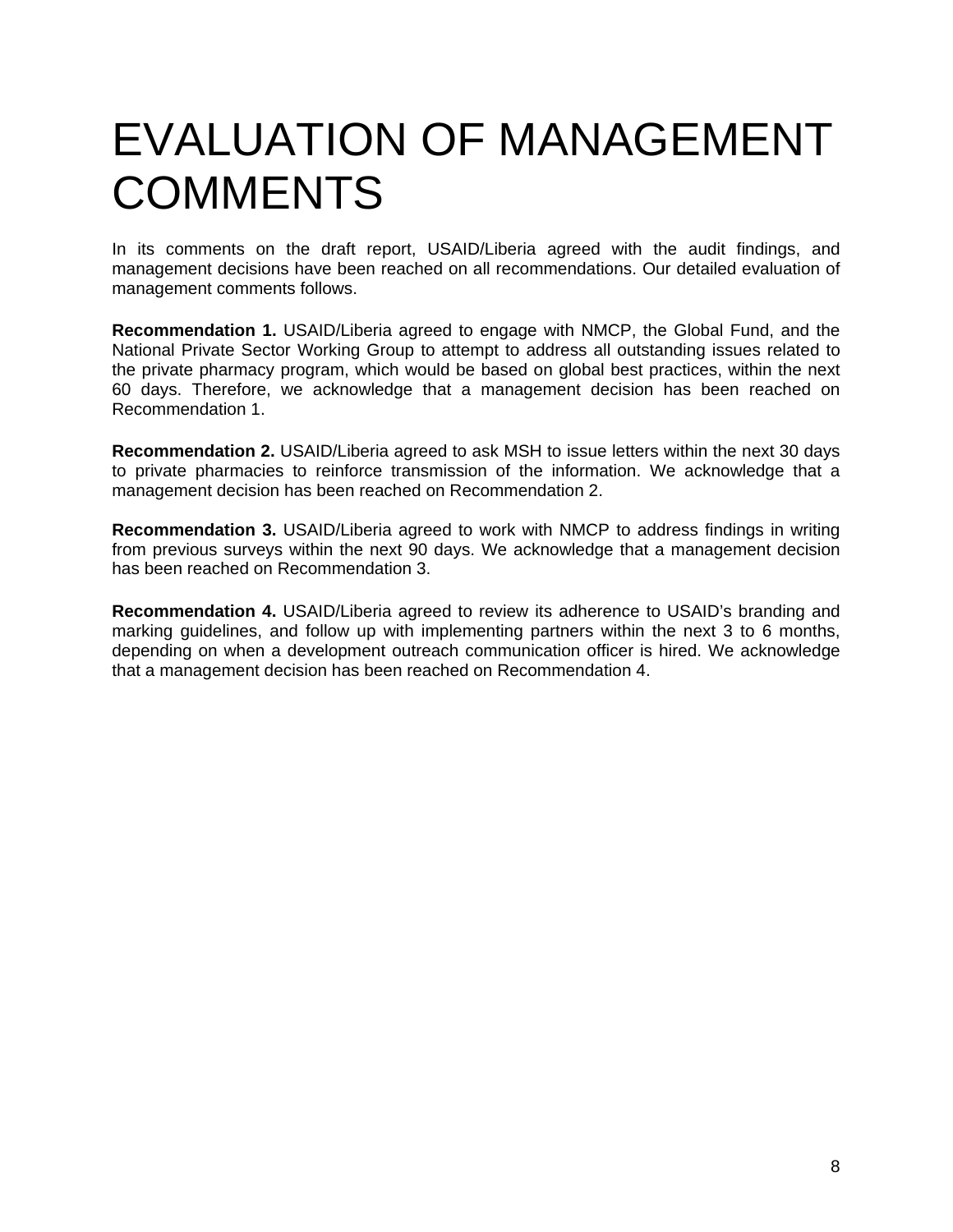# SCOPE AND METHODOLOGY

## **Scope**

We conducted this audit in accordance with generally accepted government auditing standards. Those standards require that we plan and perform the audit to obtain sufficient, appropriate evidence to provide a reasonable basis for our findings and conclusions in accordance with our audit objective. We believe that the evidence obtained provides that reasonable basis.

The purpose of this audit was to determine whether USAID/Liberia's malaria interventions had achieved the mission's goals to reduce the malaria mortality rate and reach vulnerable groups with life-saving services, supplies, and medicines. To implement the program, the mission worked with several partners. Those selected for audit are listed in the table on page 2.

The audit focused on malaria-related activities occurring in FYs 2011 and 2012. USAID/Liberia obligated \$18 million and disbursed \$17.6 million for PMI activities implemented in FY 2011, of which \$0.83 million was audited. It obligated \$13.3 million and disbursed \$7.1 million for activities implemented in FY 2012, of which \$1.3 million was audited.

In planning and performing the audit, the team assessed the following relevant controls that the mission used to manage the program and to confirm that its partners were providing adequate oversight of activities.

- Program work plans
- Program agreements
- Available partner reports
- Policies and procedures to safeguard program assets and resources
- FY 2011 certification required under the Federal Managers' Financial Integrity Act of 1982
- Liberia 2011 Malaria Indicator Survey

The assessment included controls related to whether USAID had (1) reviewed progress and financial reports submitted by the implementing partners, (2) conducted and documented periodic meetings with the implementing partners and related Liberian Government officials, (3) performed documented visits to the activity sites, and (4) developed and implemented policies and procedures to safeguard the assets and resources of the activities. Additionally, the auditors examined the mission's FY 2011 and 2012 annual self-assessments of management controls, which the mission is required to perform to comply with the Federal Managers' Financial Integrity Act of 1982, to determine whether the assessment cited any relevant weaknesses.

We conducted audit fieldwork from September 24 to October 11, 2012. We interviewed key employees of the mission, implementing partners, Ministry of Health and Social Welfare, and National Drug Service. We conducted the audit at USAID/Liberia in Monrovia and at implementing partners' offices and activity sites in the Monrovia, Careysberg, and Mamba Kaba Districts.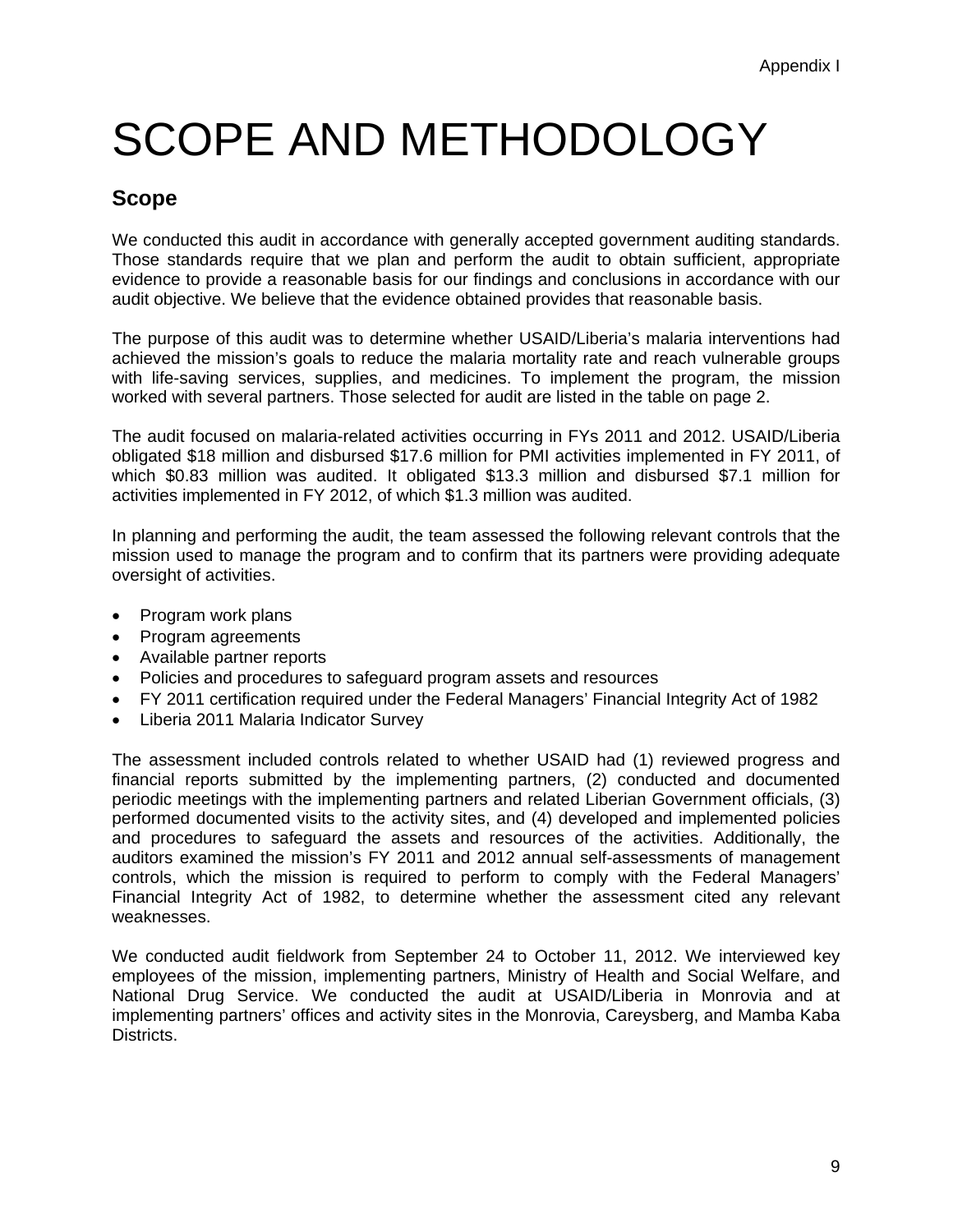### **Methodology**

To answer the audit objective, we evaluated the mission's management and oversight of PMI activities, the performance of implementing partners, and the effectiveness of the activities being implemented. We met with the PMI team in Liberia to gain an understanding of the program activities. We selected two projects to audit, and reviewed available agreements, progress reports, work plans, partner site visit reports, and annual certification required by the Federal Managers' Financial Integrity Act. We reviewed applicable laws and regulations, ADS policies and procedures pertaining to USAID/Liberia's PMI program, guidance from WHO, and the Government Accounting Office's *Standards for Internal Control in the Federal Government.* 

We performed site visits in the Monrovia, Careysberg, and Mamba Kaba Districts. During them, we interviewed staff members from implementing partners, spraying beneficiaries, pharmacy technicians, National Drug Service officials, and sprayers. We also verified reported results, performed inventory counts on spraying commodities, and checked to see whether activities were being implemented, monitored, and evaluated as required. In selecting a sample of activities to visit, we chose activities that were in progress during our fieldwork, located in areas where other activities were being implemented, and representative of the mission's antimalarial efforts. The results and overall conclusions related to this testing were limited to the items tested and cannot be projected to the entire audit universe. However, we believe that our work provides a reasonable basis for our conclusions.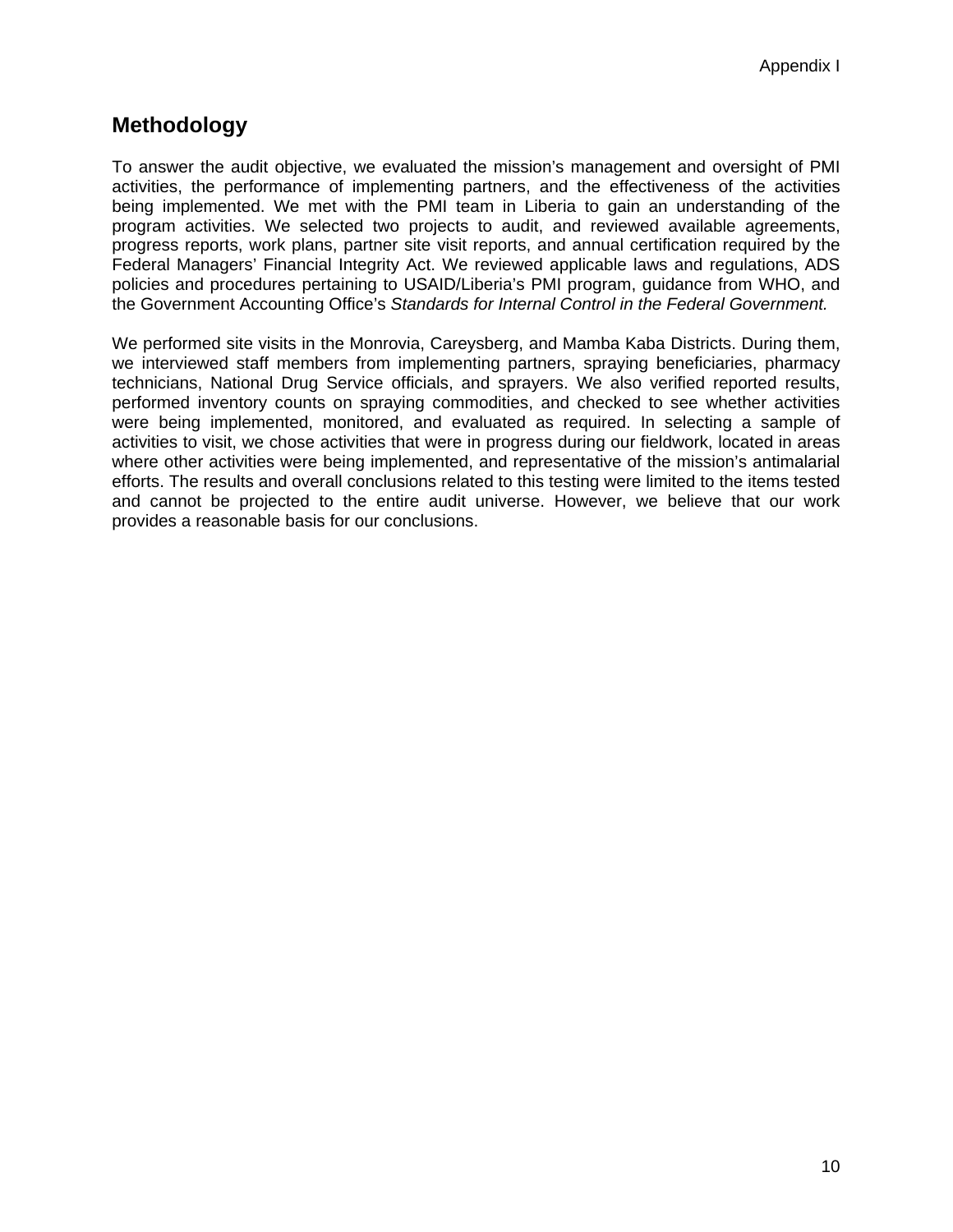## MANAGEMENT COMMENTS



April 15, 2013

#### **MEMORANDUM**

**TO:** Abdoulaye Geye /S/, Regional Inspector General/Dakar

**FROM:** Patricia Rader, Mission Director

**SUBJECT:** Audit of USAID/Liberia's Malaria Interventions (Report No. 7‐669‐13‐00X‐P)

 We value the important contribution of audits to improving Mission programs and appreciate the opportunity to provide comments on the draft report.

 We thank the audit team for working collaboratively with the Mission in reaching agreement on findings and appropriate corrective actions.

 We are attaching Management Comments which include additional clarifications on the report and the Mission's plans to address audit recommendations.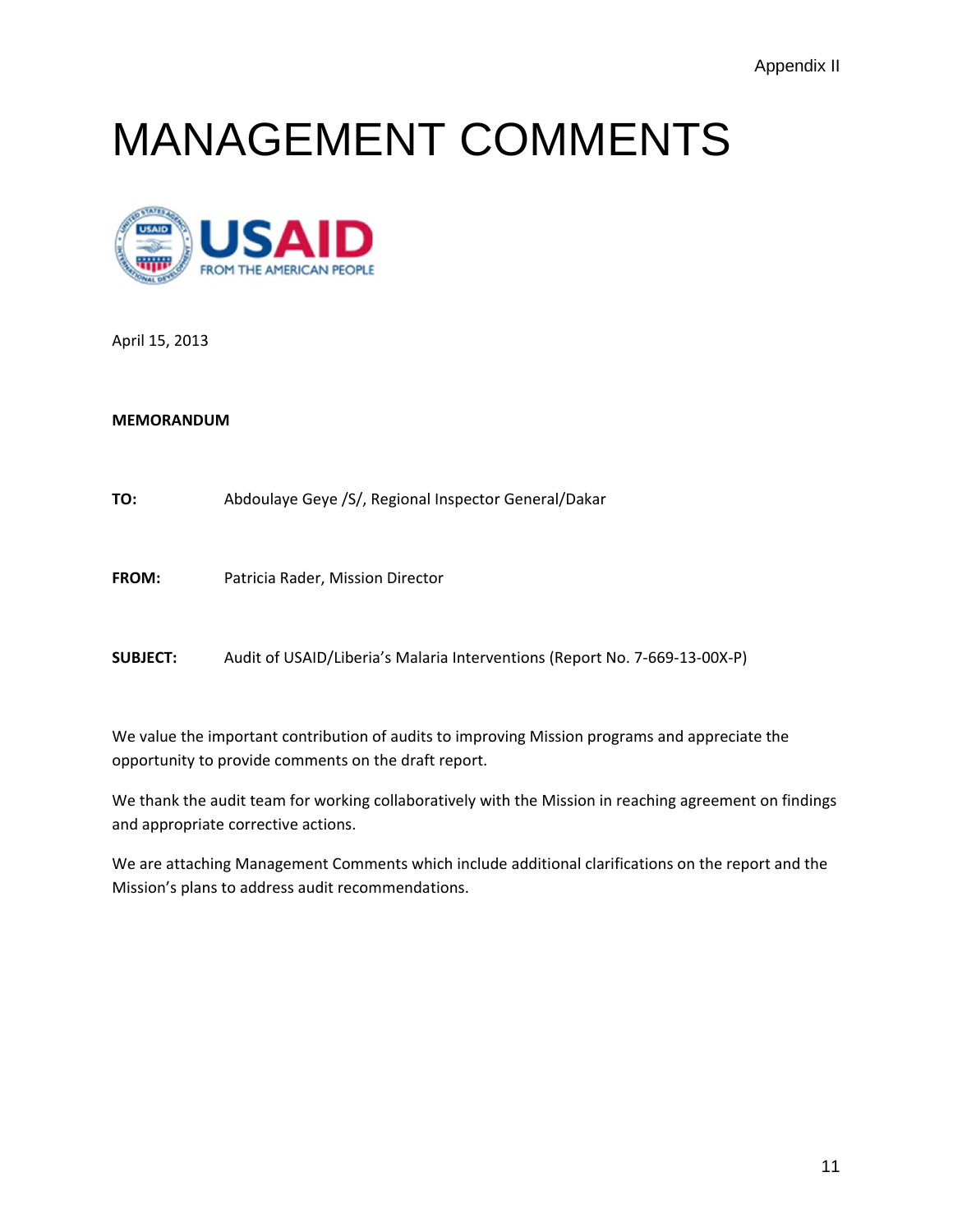### **MANAGEMENT COMMENTS**

### **SUMMARY OF RESULTS**

### **Management Comment**

The dates in the report include both Fiscal Years (FY) and Calendar Years (CY) which may confuse the reader. For clarity, PMI started in Liberia with FY2008 resources which funded activities in CY2009. Similarly, the Lantos-Hyde Act has extended PMI through FY2014 which would fund activities through CY2015. Therefore, the intermediate goals listed in the report, which are in fact the global targets set by PMI, are for FY2014 which is equivalent programmatically to CY2015.

### **AUDIT FINDINGS**

## **Drug Distribution Program Did Not Produce Results**

**Private Pharmacies Were Not Kept Informed.** Some of the training participants said MSH employees told them that RDTs and ACTs would be made available to their pharmacies shortly after the third training session in September 2012. At the time of this audit, that had not yet happened. Although mission officials stated that MSH had been communicating with pharmacy officials via telephone regarding the status of RDTs and ACTs, we were unable to verify this statement through quarterly reports on activities performed by MSH.

This has negatively affected the competitiveness and profitability of some pharmacies associated with this program. Since the pharmacies had not heard from MSH, they did not know how to proceed with treating malaria patients. Some discarded their stocks of chloroquine in anticipation of receiving ACTs from MSH. They now have to turn patients away because they do not have anything to offer them.

### **Management Comment**

It is unfortunate the program has not been successfully implemented. Nonetheless, the training provided to pharmacies included the importance of referrals to health facilities where appropriate treatment could be obtained. There is widespread resistance to chloroquine in Liberia which is the reason for the introduction of ACTs. Moreover, the Ministry has updated the national standard treatment guidelines which reinforced the use of ACTs as the first-line treatment for uncomplicated malaria instead of chloroquine. Whether pharmacies received subsidized ACTs or not, they have the professional and ethical duty to provide appropriate treatment to their clients/patients and should not be selling an ineffective product which is not in line with national treatment guidelines.

*Recommendation 1. We recommend that USAID/Liberia work with the National Malaria Control Program and Management Sciences for Health Inc. to address all outstanding issues related to the private pharmacy program and document the resolution and implement a plan for pharmacies to be provided with sufficient amounts of rapid diagnostic tests and artemisininbased combination therapies to meet their needs in diagnosing and treating malaria patients.*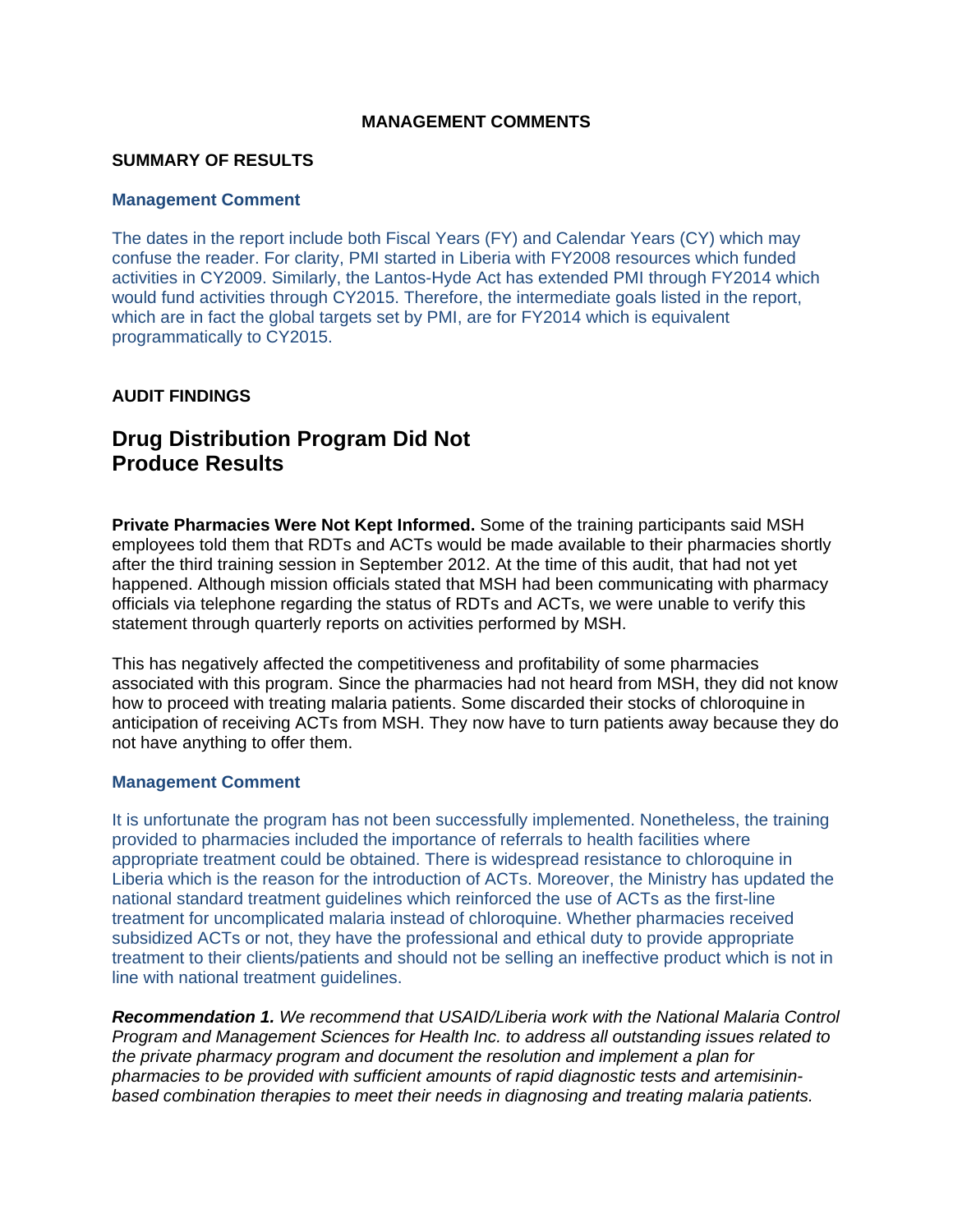### **Management Comment**

Mission agrees to engage with NMCP, the Global Fund, and the national Private Sector Working Group to attempt to address all outstanding issues related to the private pharmacy program which would be based on global best practices.

*Recommendation 2. We recommend that USAID/Liberia work with Management Sciences for Health Inc. to implement a plan to update private pharmacies periodically on progress to provide them with rapid diagnostic tests and artemisinin-based combination therapies.* 

### **Management Comment**

Mission will request MSH to also issue letters within the next 30 days to reinforce transmission of the information.

## **Some Survey Results Were Not Implemented**

*Recommendation 3. We recommend that USAID/Liberia work with the National Malaria Control Program to follow up and address the findings in writing from the Management for Science Health Inc.'s quarterly surveys.* 

### **Management Comment**

Mission agrees to work with NMCP and the Supply Chain Management Unit of the Ministry to improve the timeliness and the percentage of findings from the surveys that are addressed. Mission will work with NMCP to address findings in writing from previous surveys within the next 90 days.

### **USAID/Liberia's Branding and Marking Efforts Were Not Adequate**

*Recommendation 4. We recommend that USAID/Liberia require partners to take the necessary steps to confirm adherence to branding and marking plans and document the results.* 

### **Management Comment**

Mission agrees to review adherence and follow-up with implementing partners within the next three to six months depending on the start of duty of a new Development Outreach Communication Officer being recruited.